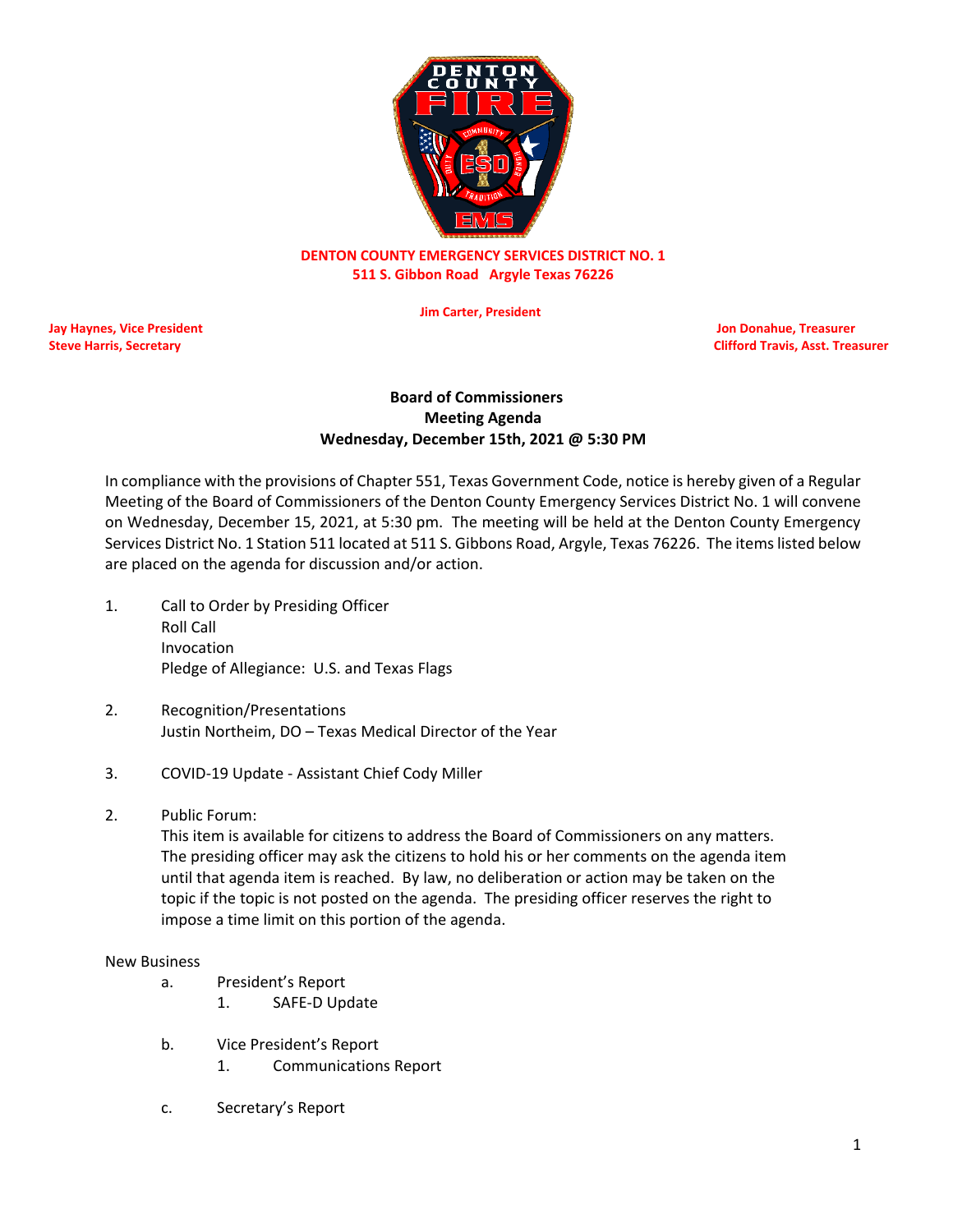

# **DENTON COUNTY EMERGENCY SERVICES DISTRICT NO. 1 511 S. Gibbon Road Argyle Texas 76226**

 **Jim Carter, President**

**Jay Haynes, Vice President Jon Donahue, Treasurer**

**Steve Harris, Secretary Clifford Travis, Asst. Treasurer** Clifford Travis, Asst. Treasurer

- 1. Approval of the 11-17-21 Meeting Minutes
- 2. Fire Chiefs Reports include Monthly Dispatch Reports, Monthly Statistics Report: ESD 1 FD Roanoke FD
- Justin CVFD 3. Acceptance of monthly reports from Service Providers representatives on
- emergency or non-emergency incidents to which it responded in the territory during the month of July from ESD1 FD, Justin CVFD, Roanoke FD
- d. Treasurer's Report
	- 1. Acceptance of the November cash flow statement
	- 2. Approval of the monthly disbursements
- e. Assistant Treasurer's Report
	- 1. Development update within the District
- 3. Executive Session

Pursuant to the Texas Government Code, annotated, Chapter 551 Subchapter D

- 1) Section 551.072 Deliberations about Real Property a governmental body may conduct a closed meeting to deliberate the purchase, exchange, lease, or value of real property if deliberation in an open meeting would have a detrimental effect on the position of the governmental body in negotiations with a third person:
	- i. Land acquisition for future fire station
- 2) Discussion and action on personnel matters; the District reserves the right to go into closed meeting on this item pursuant to Section 551.071, Texas Government Code.
- 4. Open Session

Action as needed on executive session items

- 5. Setting the next regular meeting date
- 6. Adjournment